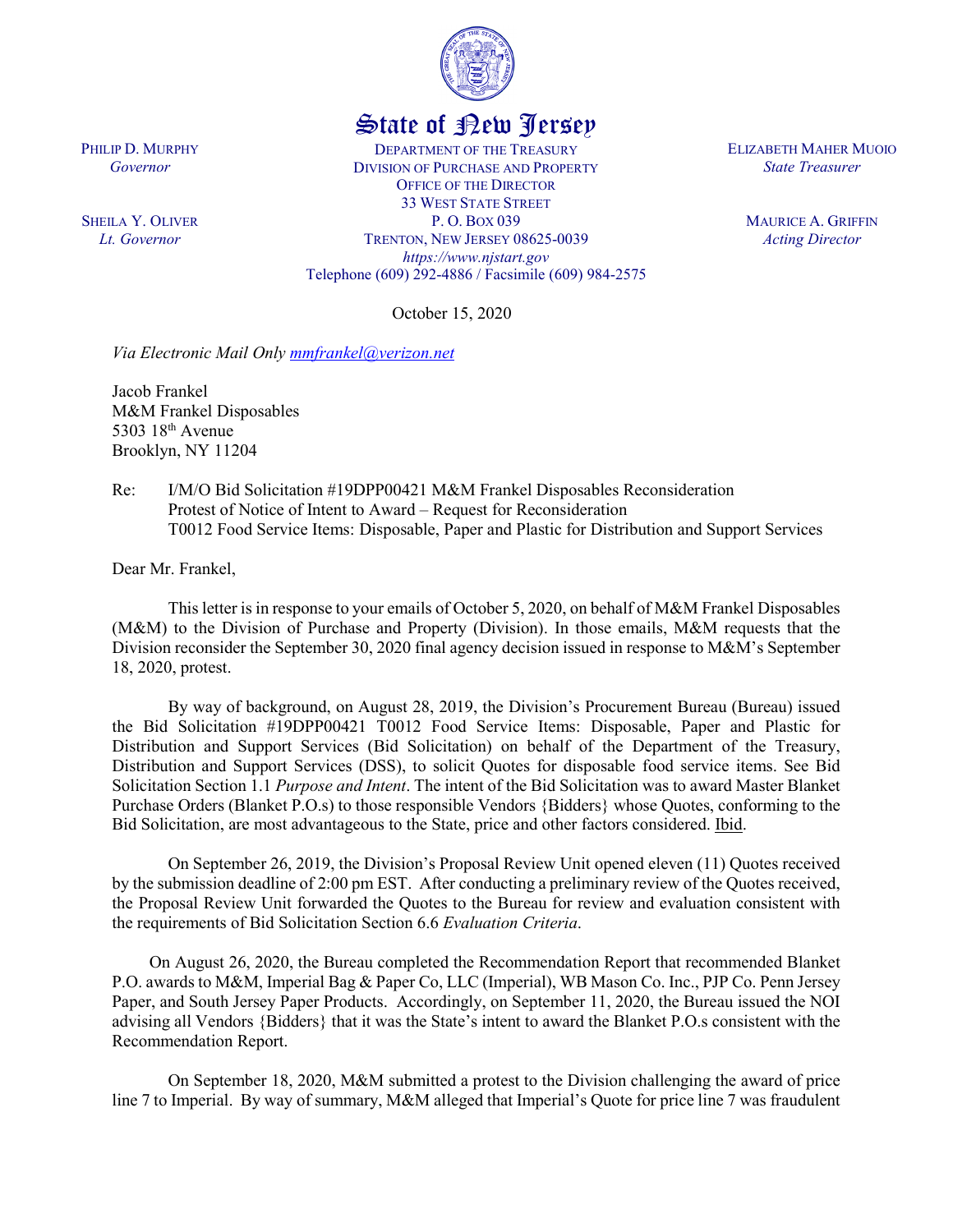stating that Imperial does not sell the Penny Plate brand. See M&M's September 18, 2020, email. In support of its statement M&M states that it contacted the manufacturer who stated that it does not sell its products to Imperial and that it contacted Imperial who stated that it does not sell the Penny Plate brand. Ibid. M&M did not provide any documentary support for its allegation.

Imperial was given an opportunity to respond to the allegations raised in M&M's protest and on September 18, 2020 responded stating that it "stocks and actively purchases" the Penny Plate brand. In support of its position Imperial provided a screenshot of its inventory system and a recent invoice from Penny Plate demonstrating that it does purchase products from Penny Plate.

Thereafter, on September 29, 2020, M&M wrote to the Division's Hearing Unit stating that "that there is no production date available for the item. If the item will not be on the market for an unspecified amount of time, this brand should be removed from the bid." In support of this statement, M&M included an excerpt of an email correspondence with its supplier regarding the product sought. A review of that email correspondence reveals that M&M's supplier advised that "[t]here is an issue with production... [p]lease note Penny Plate does not have a sample of below item at this time. This item is currently on backorder. They will let us know when it is back in production."

After review and consideration of M&M's protest and Imperial's response, on September 30, 2020, the Division issued its final agency decision finding that

> the information provided by M&M in support of the protest indicates that the product is on back order because of the manufacturer's production issue. The manufacturer's production issue does not render Imperial's submitted Quote as fraudulent and does not require the removal of the product from among those items awarded to Imperial. Should the manufacturer's production issues persist, then the Bureau is free to revisit the issue of this item's availability in accordance with the Bid Solicitation's requirements.

Accordingly, the Bureau's September 11, 2020, Notice of Intent to Award was sustained.

On October 5, 2020, M&M wrote to the Bureau raising new protest issues. Specifically, M&M stated "We would (sic) to protest the award for this item just checked with our vendor Our product we offered Does meet the requirements from State of NJ Our information by email we provided was wrong while bid was processed Our product weight is 1.088oz There is no point for the State to pay 22.00 More per case." As noted on the Bureau's September 11, 2020 Notice of Intent to Award, the protest period ended at 2:00 pm on September 25, 2020. On October 5, 2020, the Hearing Unit wrote to Penny Plate advising that "the opportunity for M&M to protest the Procurement Bureau's Notice of Intent to Award has passed. In fact, M&M did file a protest, and the Division has already issued the final agency decision with respect to M&M Frankel's protest." In response to that email, M&M stated that it was "appealing the state of NJ decision."

First, with respect to the M&M's appeal / request for reconsideration, the record reflects that M&M has not presented any new or additional information that was not previously considered by the Division. See *Cummings v. Bahr*, 295 N.J. Super. 374, 384 (App. Div. 1996), quoting, *D'Atria v. D'Atria*, N.J. Super. 392, 401-02 (Ch. Div. 1990) (explaining reconsideration should only be utilized where new information not available on the first application must be considered in the interest of justice, or where "'1) the [tribunal] has expressed its decision based upon a palpably incorrect or irrational basis, or 2) it is obvious that the [tribunal] either did not consider, or failed to appreciate the significance of probative, competent evidence'"). Additionally, I note that the Division's governing regulations advise that "final agency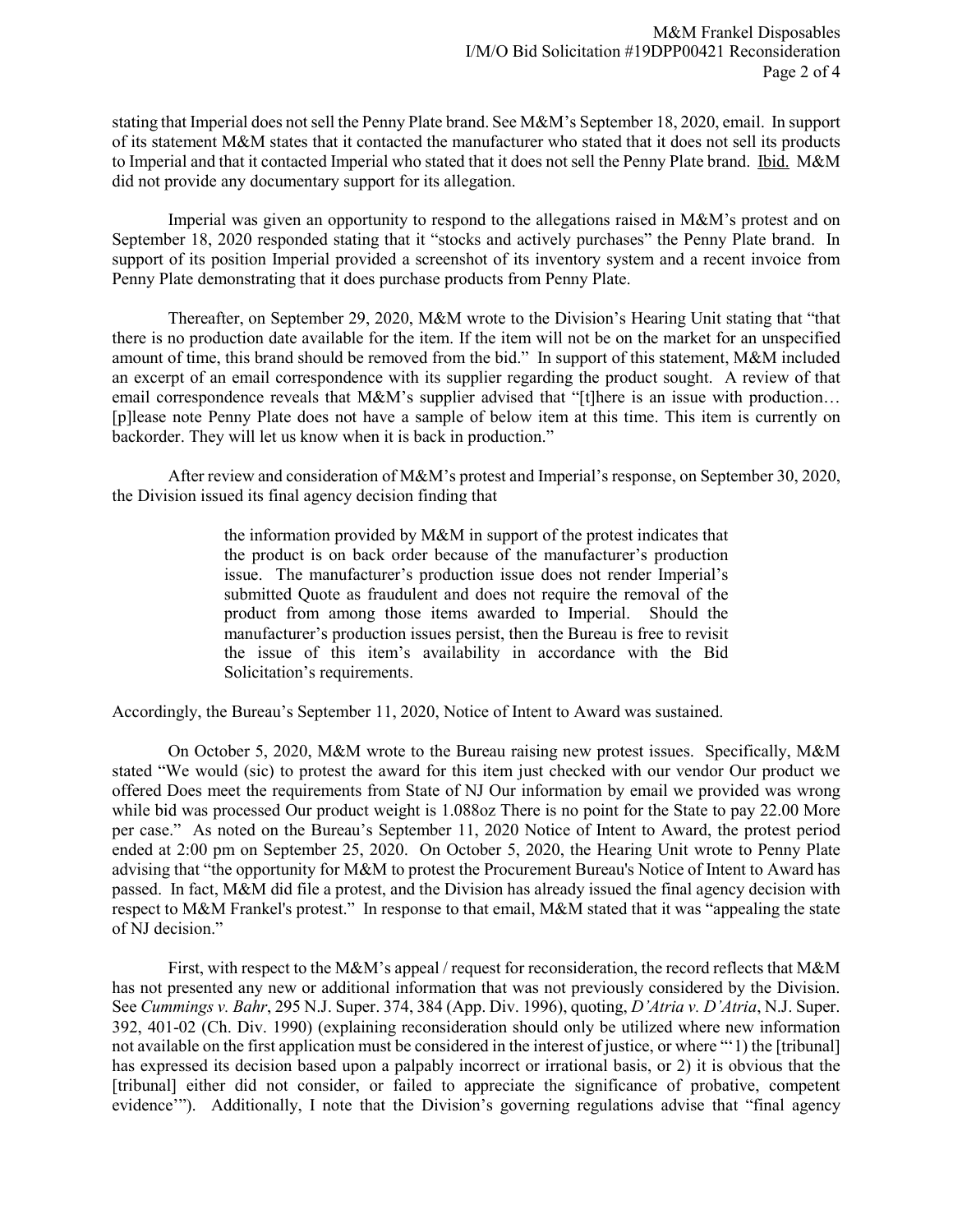determinations by the Director on matters of protest are appealable to the Appellate Division of the Superior Court of New Jersey." N.J.A.C. 17:12-3.1. Further, "appeals from final decisions or actions of state administrative agencies or officers…shall be taken within 45 days from the date of service of the decision or notice of the action taken." New Jersey Court Rule 2.4-1(b). As such, M&M should have submitted its appeal of the Division's September 30, 2020, final agency decision to the Appellate Division.

Second, M&M's new protest point is out of time and may be disregarded as permitted by the Division's governing regulation which state "The Director may disregard any protest filed after the 10-dayprotest period and proceed with the award of contract(s)." N.J.A.C. 17:12-3.3(b)(3). However, for the sake of completeness, I briefly note the following.

Bid Solicitation Section 3.1 *Product Specifications* set forth detailed requirements for the disposable products sought. As to price line 7, the Bid Solicitation specified as follows:

| Price<br>Line | <b>Item Description</b>                         | <b>Specifications</b>                                                                | Packaging     | Approved<br><b>Products</b>      |
|---------------|-------------------------------------------------|--------------------------------------------------------------------------------------|---------------|----------------------------------|
| 7             | Aluminum Trays, Carry-Out,                      | Tray Material: The material shall be                                                 | 250 trays per | D&W Wilkinson                    |
|               | Three (3) Compartments                          | aluminum                                                                             | Case          | C <sub>26</sub>                  |
|               | with Semi Heat Resistant<br>cover, 250 per Case | Capacity: Aluminum Trays shall have a                                                |               | Durable $\#210-35-$              |
|               |                                                 | minimum capacity of 20 fluid ounces and                                              |               | L <sub>250</sub>                 |
|               |                                                 | maximum capacity of 25 fluid ounces                                                  |               |                                  |
|               |                                                 |                                                                                      |               | Handi-Foil#210L                  |
|               |                                                 | <b>Cover Material:</b> The lid cover material shall                                  |               |                                  |
|               |                                                 | be comprised of foil board                                                           |               | Penny Plate #0739-<br>030NC-C002 |
|               |                                                 | Dimensions: The dimensions shall be a                                                |               |                                  |
|               |                                                 | minimum length of 8 inches to maximum of                                             |               | Penny Plate #0739-               |
|               |                                                 | 9 inches; minimum width of 5.85 inches;<br>minimum depth of 1.4 inches to maximum of |               | 035NC-C001                       |
|               |                                                 | 2 inches                                                                             |               | Penny Plate #7139-               |
|               |                                                 |                                                                                      |               | 035NC-C001                       |
|               |                                                 | Weight: The weight shall be a minimum of                                             |               |                                  |
|               |                                                 | $1.05$ ounces (29.76 grams) to maximum of                                            |               |                                  |
|               |                                                 | $1.75$ ounces $(49.60$ grams)                                                        |               |                                  |

With the submitted Quote, M&M proposed an equivalent brand, KCH 739CP, in response to Price Line 7. M&M did not include the specification data sheets with its submitted Quote. Therefore, on October 15, 2019, in accordance with Bid Solicitation Section 4.4.3.3, the Bureau wrote to M&M requesting the specification data sheet. On October 25, 2019, M&M responded providing the following data sheet: